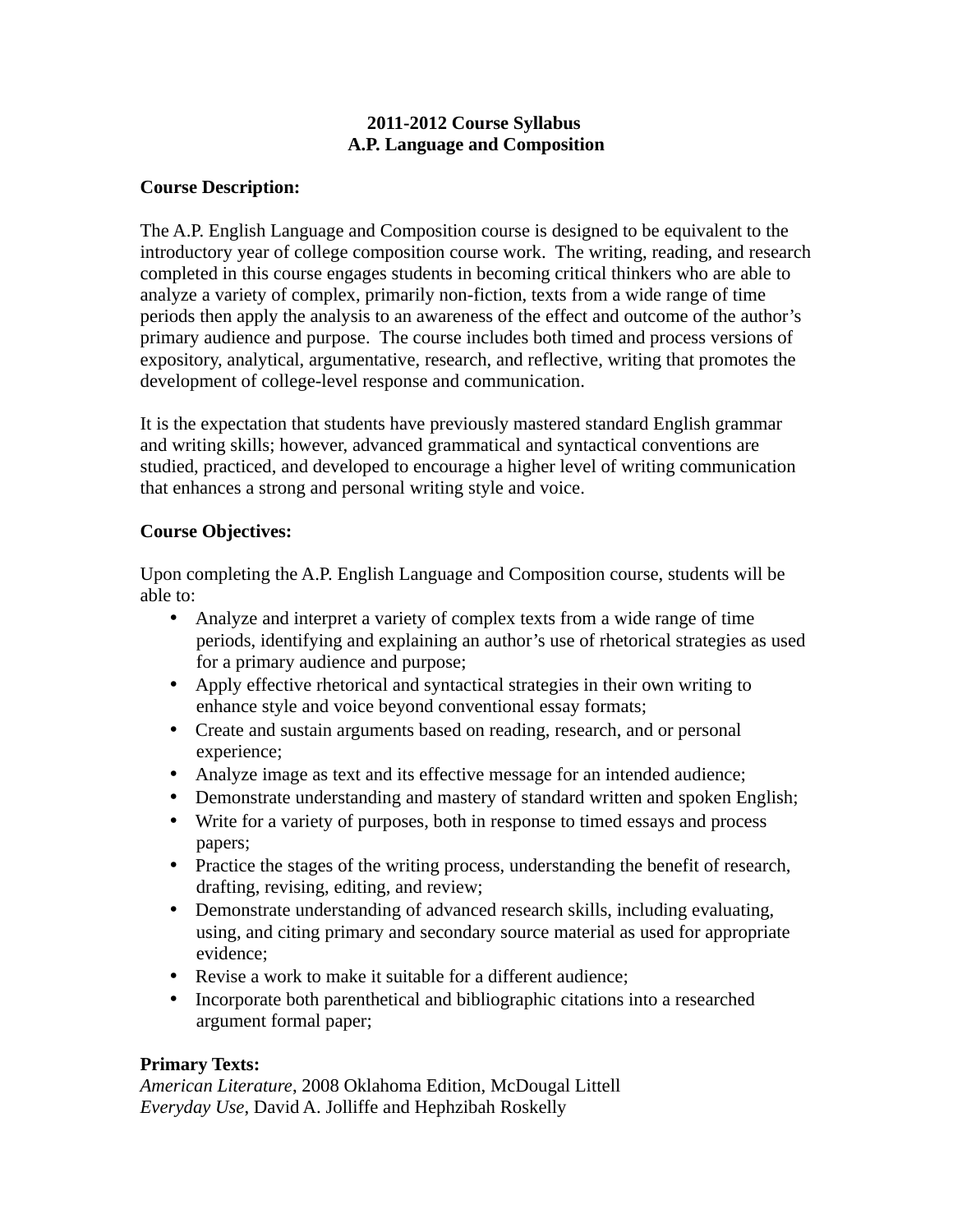*Everything's an Argument,* Fifth Edition, Andrea A Lunsford and John J. Ruszkiewicz *The Little Brown Compact Handbook,* Seventh Edition, Jane Aaron, ed. *A World of Ideas*: *Essential Readings for College Writers*, Eighth Edition, Lee A. Jacobus *Sentence Composing for College,* Don Killgallon *One Hundred Great Essays*, Third Edition Readings for Writers, Thirteenth Edition

# **Grading:**

Students grades are based on a percentage that is weighted according to the type of assignment:

- 20% Quarterly Nine Weeks Test
- 25% Daily Work
- 45% Tests, Essays, Graded Discussions
- 10% Body Electric, Human Body Project (to be completed quarterly)

**Late Work:** Daily work and homework assignments must be submitted at the beginning of class, unless otherwise noted. Half credit can be earned until the results are given back to the class or up to one week after the due date, whichever comes first.

Long-term Major / Test-Weighted Assignments: The English Department policy is that long-term assignments must be turned in on the due date at the beginning of class or before the student's class period to receive full credit. If you will be absent on the due date, please send your work to school with a friend or parent to receive full credit, so calling in sick on a major due date does not constitute extra given time on an assignment. Daily work is fine to submit when you return from an absence on a 1:1 ratio. (One day allowance for each day you are absent) Major, test-weighted late work assignments will have points deducted as follows:

- Work turned in on the due date but after class begins: 89% possible
- Work turned in one school day late: 79% possible
- Work turned in two school days late: 69% possible, and so on…

It is your responsibility to remember to pick up and submit your missed work. Again, this is a college-level course, so you will be treated as such a student with such responsibilities regarding assignments.

If you miss a quiz or exam, on the day you return to school, you must make arrangements with me to make up the work outside of class. When a time has been agreed to, sign up with me. Make-up tests may (and likely will) be in a different format from the original one given. You will not be allowed to make up tests during a class period. Tests not made up within one week will fall to a zero.

# **Cheating/Plagiarism:**

Plagiarized work will receive no credit. Parents will be contacted and disciplinary action will be taken. Thanks to modern technology, it has become incredibly easy for teachers to know when you have plagiarized...JUST SAY NO!!! Whether or not you are caught, cheating only hurts you, and it is never worth it to lower your moral principles for a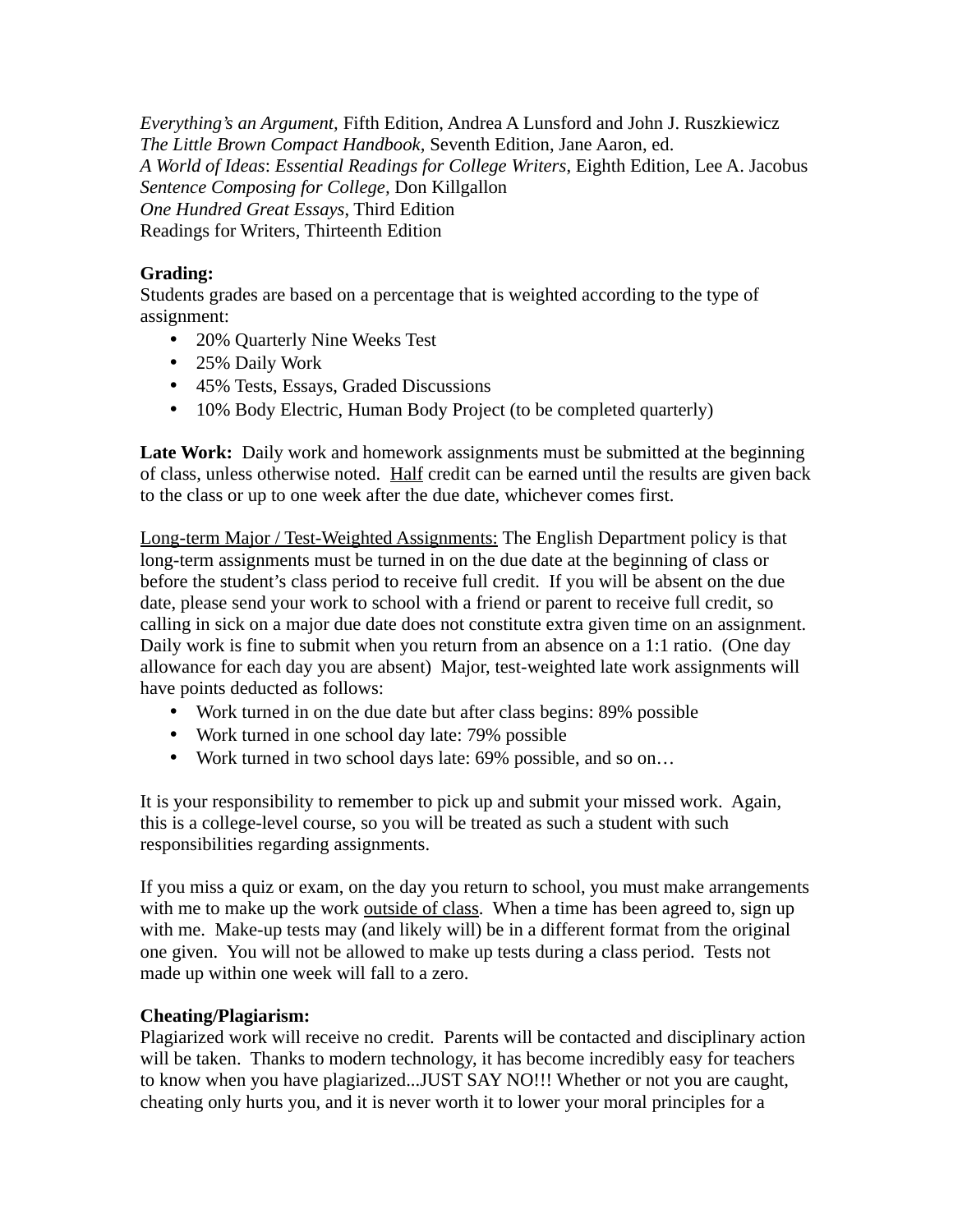grade. If you plagiarize work (full or partial) in college, you are risking losing scholarship money and the privilege to attend the school. Begin the habit now of completing your own work and getting the education you deserve.

## **Classroom Rule:**

\**Respect-Others, Self, and Property* This one rule covers all problems that may arise in any given day.

## **Course Outline:**

**Quarter 1- The primary focus of this quarter is rhetorical analysis and its respective essay with an introduction to rhetoric, as well as a study and practice of essential college reading, writing skills, and multiple choice strategies, such as close reading / analysis with annotation and sentence building exercise to encourage students to use a variety of sentence patterns in their own writing.**

# **Additional Required Readings:**

1984, by George Orwell (Summer reading as assigned in May and due 1<sup>st</sup> day of class) (Sample 1)

- *Tuesdays with Morrie*, by Mitch Albom (assigned in May as additional recommended summer reading to be read by Sept.  $1<sup>st</sup>$  (Sample 2)
- College Solicitation Letters (Franklin College vs. Arizona State University)
- "Letter from Birmingham Jail," by Martin Luther King, Jr., from *One Hundred Great Essays*
- "What is a Writer's Voice?" Chapter 3 from *Readings for Writers*
- "What is Rhetoric?" Chapter 2 from *Readings for Writers*
- "Roots, Prefixes, and Suffixes" Review and Study Word Parts from McDougal Literature Book
- "Vocabulary in Context" Review and Study from McDougal Literature Book
- "On Compassion," by Barbara Lazear Ascher
- Brutus' and Antony's speeches from *The Tragedy of Julius Caesar*
- "Shooting an Elephant," by George Orwell, from *One Hundred Great Essays*
- "The Gettysburg Address," by Abraham Lincoln, from *One Hundred Great Essays*
- "Just Walk on by: Black Men and Public Space," by Brent Staples, from *One Hundred Great Essays*
- "Allegory of the Cave," by Plato, from *One Hundred Great Essays* and *A World of Ideas;* also a brief study *The Matrix* movie as a 21<sup>st</sup> century connection to this piece
- Bi-weekly Assignment: Student choice of a periodical article from the following that pertain to an assigned issue: *Newsweek, Time, U.S. News and World Report, The Wall Street Journal, or The New York Times*
- Bi-weekly assignment: Student choice of a visual (ad or cartoon) from a scholarly periodical of their choice (assigned on off week of article)
- *The Little Brown Handbook*, Ch. 6 & 7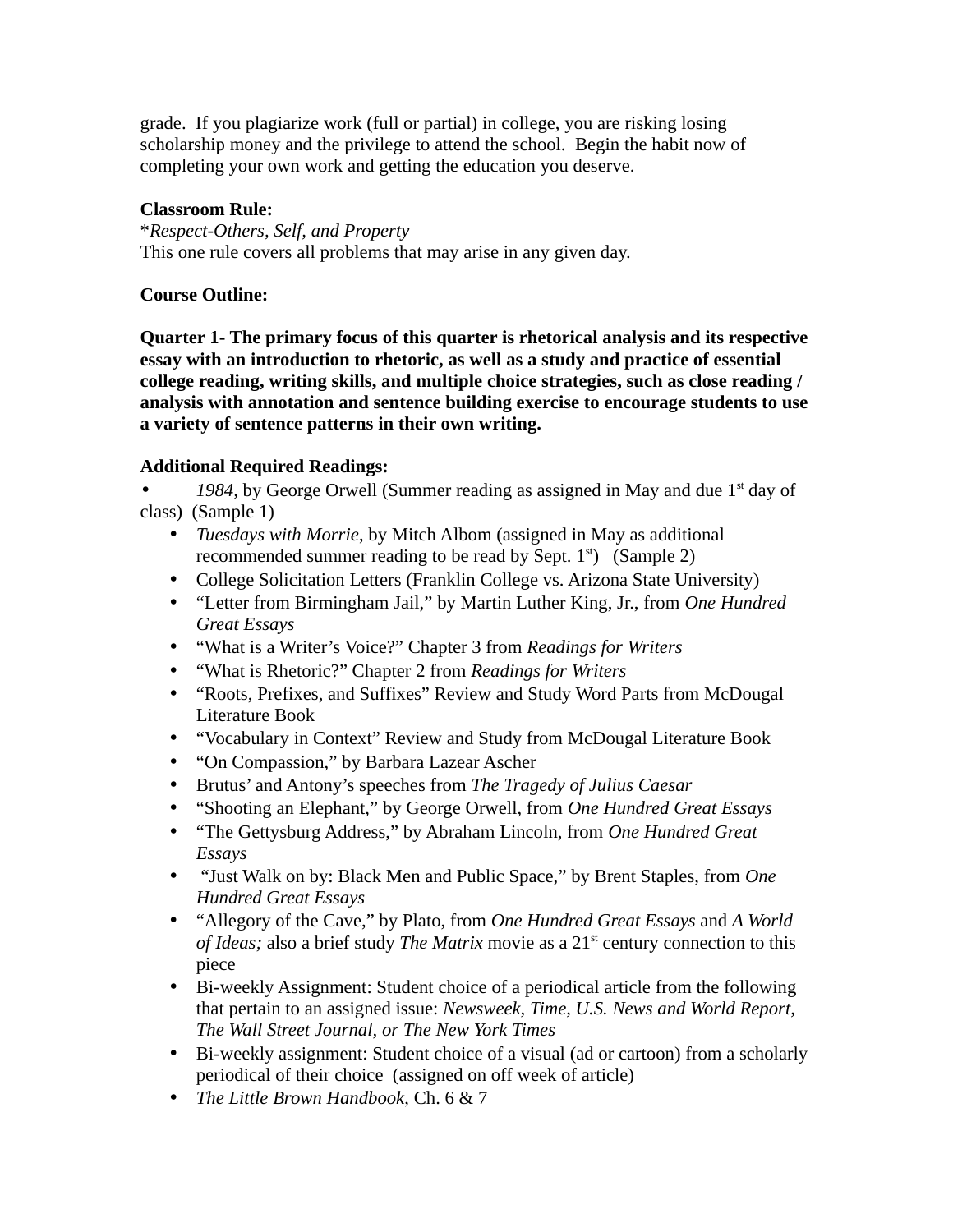• *Everyday Use,* Ch. 1, 3, and 6.

## **Assessments:**

• Student-chosen passage from *1984*, by George Orwell, to annotate that explains how it helps author achieve his primary purpose (summer reading assignment, sample 1) and to be used as springboard for graded discussion

- Multiple Choice Tests in Response to Reading and PSAT practice
- Benchmark EOI Practice Test 1: Multiple Choice and Narrative Essay
- Two Formal Graded Discussions
	- Informal Daily Whole Class Discussions
	- Frequent Small Group Discussions
	- Peer reviews of writing samples and essays: Students complete a PQP, a Praise, Question, and Piece of advice to multiple peer papers.
	- Write assigned examples of words using basic word parts and context clues
	- Frequent Analytical Responses to Text (Samples 2 & 5)
	- Thesis and Short Paragraph with Embedding Quotes in Commentary and MLA Parenthetical Page Documentation Writing Practice
- Daily Sentence Imitation and Syntax Practice
- Critical Lenses /Macrocosm vs. Microcosm Literature Assignment: Students will research and analyze biographical, historical, cultural, social, literary, and

psychological/moral motivations and/or appeals for *1984,* by George Orwell.

- Formal Precis of a Article Criticism in Response to *1984,* by George Orwell (Sample 3)
- *This I Believe*, Reflective Process Paper, College Curriculum, www.thisibelieve.org
- Bi-weekly Formal Precis: Rhetorical Based
- Bi-weekly Formal Precis of a visual (ad or cartoon)
- Carousel Discussions (Rotation among Various Questioning Posters)
- Sentence and Paragraph Imitation Exercises (Sentence Composing for College)
	- Rhetorical Analysis Exercises (various visual and prose text)
- Three Rhetorical Analysis Timed Essays
- Practice Multiple Choice Exercises with A.P. Released Passages
- Reflective Essay in Response to Body Human Project (Sample 4)
- Nine Weeks Test with Full Passage Annotation and a Rhetorical Analysis Essay

**Quarter 2- The primary focus of this quarter is the argument and its respective essay; however, a study of satire will be introduced and practiced, and students will also continue to practice the rhetorical analysis study, as well as practice essential college reading, writing skills, and multiple choice strategies, such as close reading / analysis with annotation and sentence building exercise to encourage students to use a variety of sentence patterns in their own writing.**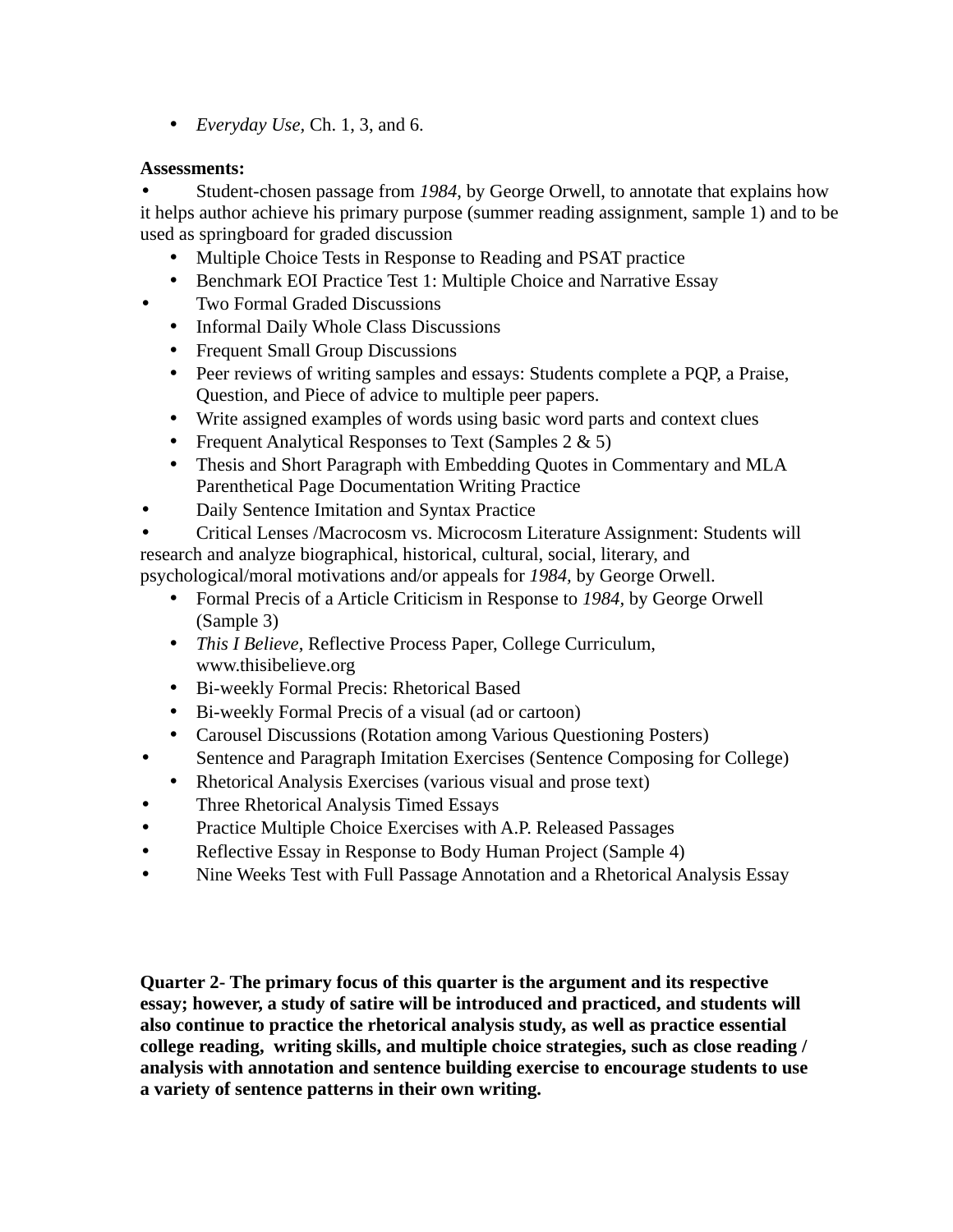# **Additional Required Readings:**

- *Into the Wild,* a biography by Jon Krakauer
- *Everything's an Argument,* by Jolliffe and Roskelly Ch. 1, 3, 7, 13.
- *The Gilmore Girls* television shows (Intro to Argument)
- *Glee* television shows (Study Argument)
	- Benjamin Franklin's "Autobiography," from McDougal Literature Textbook
	- Excerpt from "Poor Richard's Almanac," by Benjamin Franklin, from McDougal Literature Textbook
- *The Onion* (Introduction and study of rhetorical focus of satirical articles using a variety of satirical articles of international, national, and local focus)
- "Letter to His Son," by Lord Chesterfield
- "A Modest Proposal," by Jonathan Swift, from *One Hundred Great Essays*
- Kennedy Inauguration Speech
- Patrick Henry Speech
- "On the Slave Trade," by Samuel Taylor Coleridge
- "The Declaration of Independence," by Thomas Jefferson, from *A World of Ideas*
- "Letter to Thomas Jefferson," by Benjamin Banneker, from *A World of Ideas*
- "Declaration of Sentiments and Resolutions," by Elizabeth Cady Stanton
- *Narrative of the Life of Frederick Douglass, An American Slave,* by Frederick Douglass
- "What to the Slave is the Fourth of July?" by Frederick Douglass
- "The Lessons of the Hour: Why is the Negro Lynched?" by Frederick Douglass
- "Of the Dignity or Meanness of Human Nature," by David Hume
- "Civil Disobedience," by Henry David Thoreau, from *Everyday Use* and McDougal Literature Textbook
- "Battle of the Ants," by Henry David Thoreau
	- Bi-weekly Argument Assignment: Student choice of a scholarly periodical article from the following that pertains to an assigned argument: *Newsweek, Time, U.S. News and World Report, The Wall Street Journal, or The New York Times* to complete a précis in response
	- Bi-weekly Visual Assignment: Student choice of a satirical visual (ad or cartoon) from a scholarly periodical of their choice to complete a précis in response (assigned on off week of article)

# **Assessments:**

- Multiple Choice Tests in Response to Reading
- Benchmark EOI Practice Test 2: Multiple Choice and Descriptive Essay
- One Formal Graded Discussion
	- Informal Daily Whole Class Discussions
	- Frequent Small Group Discussions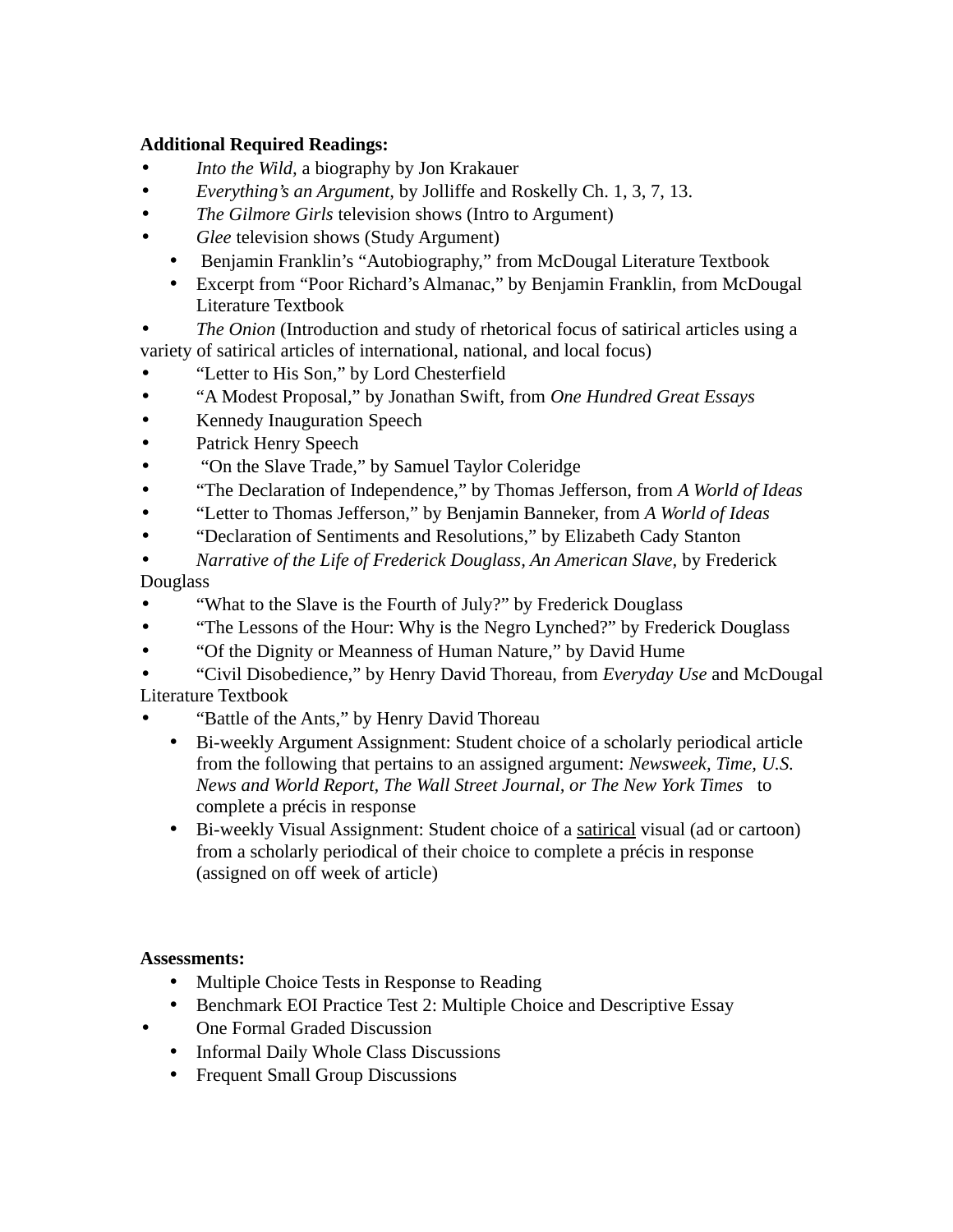- Peer reviews of writing samples and essays: Students complete a PQP, a Praise, Question, and Piece of advice to multiple peer papers.
- Frequent Analytical Responses to Text (Samples 2 & 5)
- Daily Sentence Imitation and Syntax Practice

• Student-chosen passage from *Into the Wild*, by Jon Krakauer, to annotate that explains how it helps author achieve his primary purpose (modeling summer reading assignment) and to be used as springboard for graded discussion

• Critical Lenses /Macrocosm vs. Microcosm Literature Assignment: Students will research and analyze biographical, historical, cultural, social, literary, and psychological/moral motivations and/or appeals for *Into the Wild,* by Jon Krakauer

- Formal Precis of a Article Criticism in Response to *Into the Wild* (Sample 3)
	- Bi-weekly Formal Precis: Argument-Based Periodical Response
	- Bi-weekly Formal Precis: Satiric-Based Visual (ad or cartoon) Response
	- Carousel Discussions (Rotation among Various Questioning Posters)
- Sentence and Paragraph Imitation Exercises (Sentence Composing for College)
	- Argumentative Analysis Exercises
	- Rhetorical Analysis Exercises (various visual and prose text)
- Student-written memoir in response to Benjamin Franklin's memoir
- Three Argumentative Timed Essays
- One Rhetorical Analysis Essay
- Practice Multiple Choice Exercises with A.P. Released Passages
- Reflective Essay in Response to Body Human Project (Sample 4)
- Nine Weeks Test with Full Passage Annotation and an Argumentative Essay

**Quarter 3- The primary focus of this quarter is the synthesis argument and its respective essay; however, a review of the rhetorical analysis essay, and the standard argumentative essay and satire will be completed, and students will also continue to practice essential college reading, writing skills, and multiple choice strategies, such as close reading / analysis with annotation and sentence building exercise to encourage students to use a variety of sentence patterns in their own writing.**

# **Additional Required Readings:**

- *The Great Gatsby,* by F. Scott Fitzgerald
- *The Onion* (Review rhetorical focus of satirical articles using a variety of satirical articles of international, national, and local focus)
- *"*Walden*,"* by Henry David Thoreau, from McDougal Literature Textbook
- *"*Thoreau Still Beckons, If I Can Take My Laptop*,"* by Cynthia G. LaFerle, from McDougal Literature Textbook
- Excerpt of "Civil Disobedience*,"* by Henry David Thoreau, from McDougal Literature Textbook
- Research articles for Researched Argument
	- "Nonmoral Nature," by Stephen Jay Gould, from *A World of Ideas*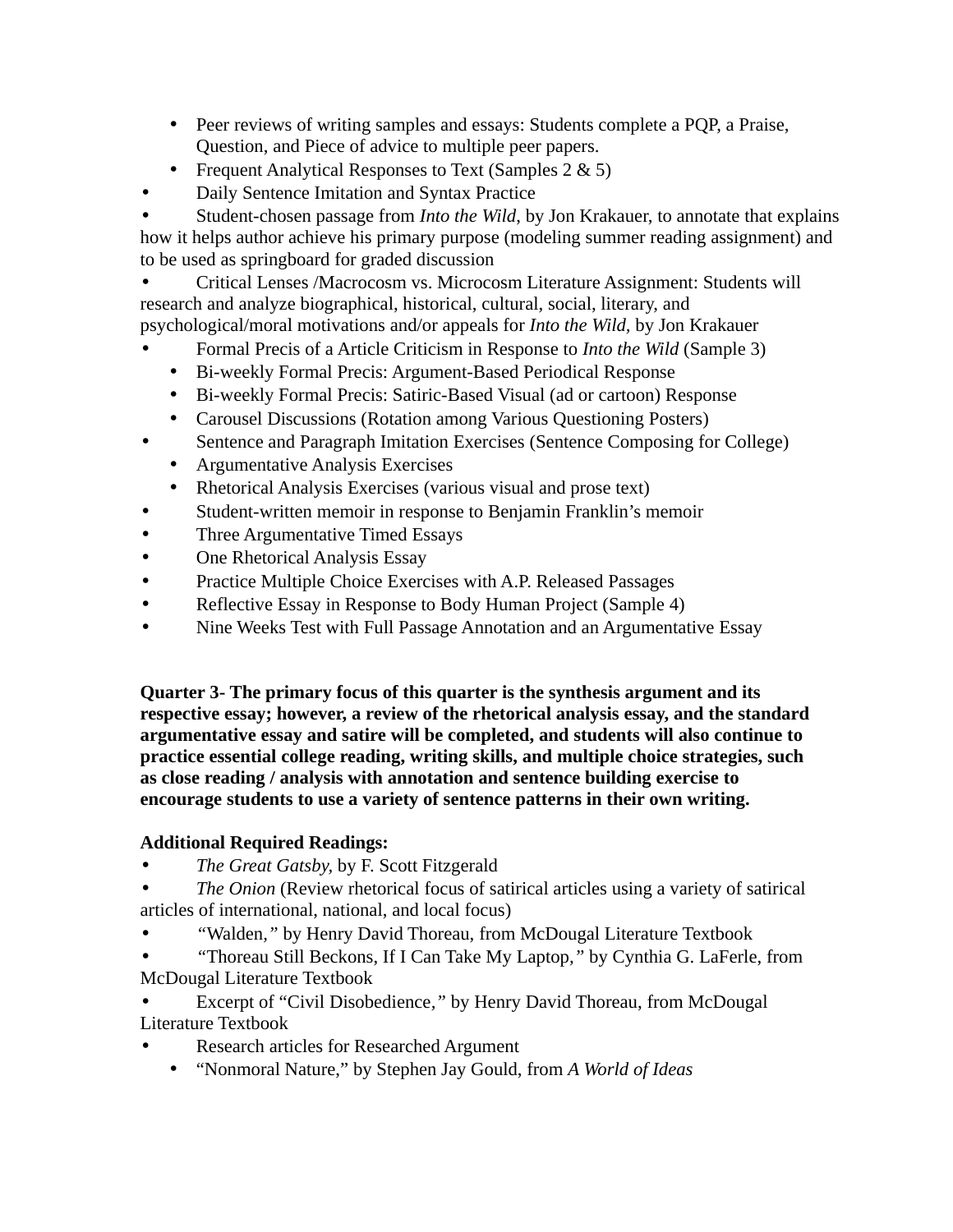- "The Morals of the Prince," by Niccolo Machiavelli, from *A World of Ideas* or *One Hundred Great Essays*
- "The Greatest Danger, the State," by Jose Ortega Gasset, from *A World of Ideas*
- Bi-weekly Assignment: Student choice of a periodical article from the following that pertain to an assigned issue: *Newsweek, Time, U.S. News and World Report, The Wall Street Journal, or The New York Times*
- Bi-weekly assignment: Student choice of a visual (ad or cartoon) from a scholarly periodical of their choice (assigned on off week of article)
- "50 Ways to Fix Your Life," by Caroline Kleiner Butler, from McDougal Literature Textbook
- "Self Reliance," by Ralph Waldo Emerson, from McDougal Literature Textbook
- "Nature," by Ralph Waldo Emerson, from *One Hundred Great Essays* and McDougal Literature Textbook

# **Assessments:**

• Researched Argument Paper in response to an event that changed the way we do something; students must argue whether the change is good or bad and prove that the event really made a change; idea will begin with a primary text.

- Multiple Choice Tests in Response to Reading
- Benchmark EOI Practice Test 3: Multiple Choice and Persuasive Essay
- One Formal Graded Discussion
	- Informal Daily Whole Class Discussions
	- Frequent Small Group Discussions
	- Peer reviews of writing samples and essays: Students complete a PQP, a Praise, Question, and Piece of advice to multiple peer papers.
	- Frequent Analytical Responses to Text (Samples 2 & 5)
- Daily Sentence Imitation and Syntax Practice

• Student-chosen passage from *The Great Gatsby* to annotate that explains how it helps author achieve his primary purpose (modeling summer reading assignment) and to be used as springboard for graded discussion

• Formal Precis of a Article Criticism in Response to *The Great Gatsby* (Sample 3)

• Critical Lenses /Macrocosm vs. Microcosm Literature Assignment: Students will research and analyze biographical, historical, cultural, social, literary, and psychological/moral motivations and/or appeals for *The Great Gatsby.*

- Bi-weekly Formal Precis: Argument-Based Periodical Response
- Bi-weekly Formal Precis: Satiric-Based Visual (ad or cartoon) Response
- Carousel Discussions (Rotation among Various Questioning Posters)
- Sentence and Paragraph Imitation Exercises (Sentence Composing for College)
	- Argumentative Analysis Exercises
	- Rhetorical Analysis Exercises (various visual and prose text)
- Three Synthesis Argument Timed Essays

• Interpretation, Connection, and Synthesis Assignment- Written explanation showing connections between classic literature (Thoreau piece and modern article, "Thoreau Still Beckons…")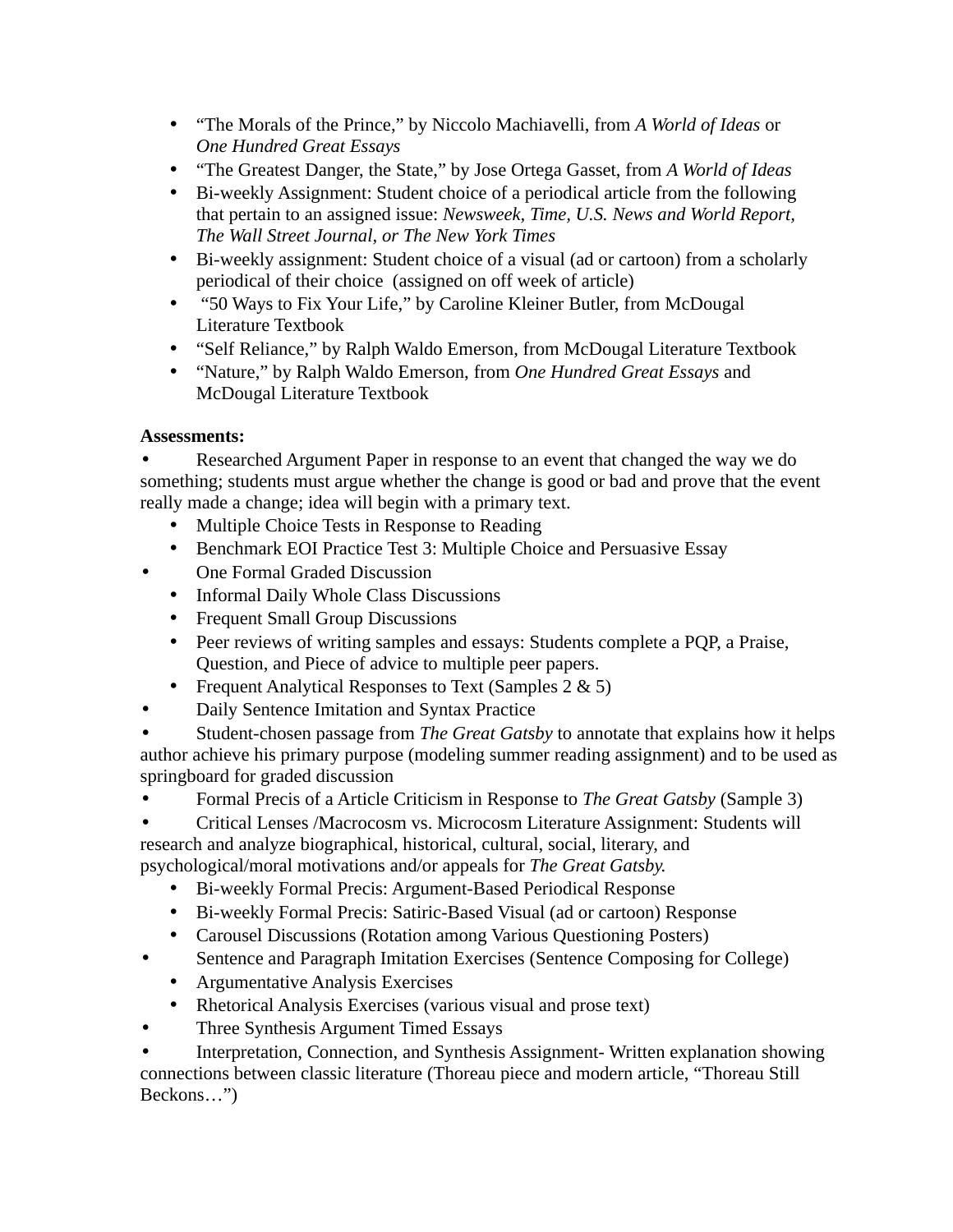• One Argumentative Timed Essay: Persuasive essay in response to "50 Ways to Fix Your Life," by Caroline Kleiner Butler

- One Rhetorical Analysis Essay
- Practice Multiple Choice Exercises with A.P. Released Passages
- Reflective Essay in Response to Body Human Project (Sample 4)

• Nine Weeks Test with Proof of Evaluation of Sources, Outline, Annotation, and a Synthesis Argument Essay

**Quarter 4- The primary focus of this quarter is a comprehensive review of the rhetorical analysis essay, argumentative essay, and the synthesis essay. A continued practice of essential college reading, writing skills, and multiple choice strategies will be practiced, such as close reading / analysis with annotation and sentence building exercise to encourage students to use a variety of sentence patterns in their own writing.** 

## **Additional Required Readings:**

- *Lost Horizon,* by James Hilton
- *Fast Food Nation,* by Eric Schlosser
- *Killed Cartoons,* by David Wallis
- *Mean Girls-*Speech Study (Read and analyze text; view movie clip)
- "The Marrying Kind," by Jonathon Rauch
- "The Case Against College," by Linda Lee
- "What Do Murderers Deserve?" by David Gelernter
- "Help for Sex Offenders," by The New Yorker
- "The Singer Solution to World Poverty," by Peter Singer
- "None of This Is Fair," by Richard Rodriquez
- "Natural Selection," by Charles Darwin
- "Genetic Engineering," by Francis Fukuyama
- "Morality as Anti-Nature," by Friedrich Nietzsche
- "Morality and Religion," by Iris Murdoch
- "Thinking Machines," by Steven Pinker
- "A Very Old Man with Enormous Wings," by Gabriel Garcia Marquez

## **Assessments:**

- Multiple Choice Tests in Response to Reading
- Benchmark EOI Practice Test 4: Multiple Choice and Expository Essay
- One Formal Graded Discussion
	- Informal Daily Whole Class Discussions
	- Frequent Small Group Discussions
	- Peer reviews of writing samples and essays: Students complete a PQP, a Praise, Question, and Piece of advice to multiple peer papers.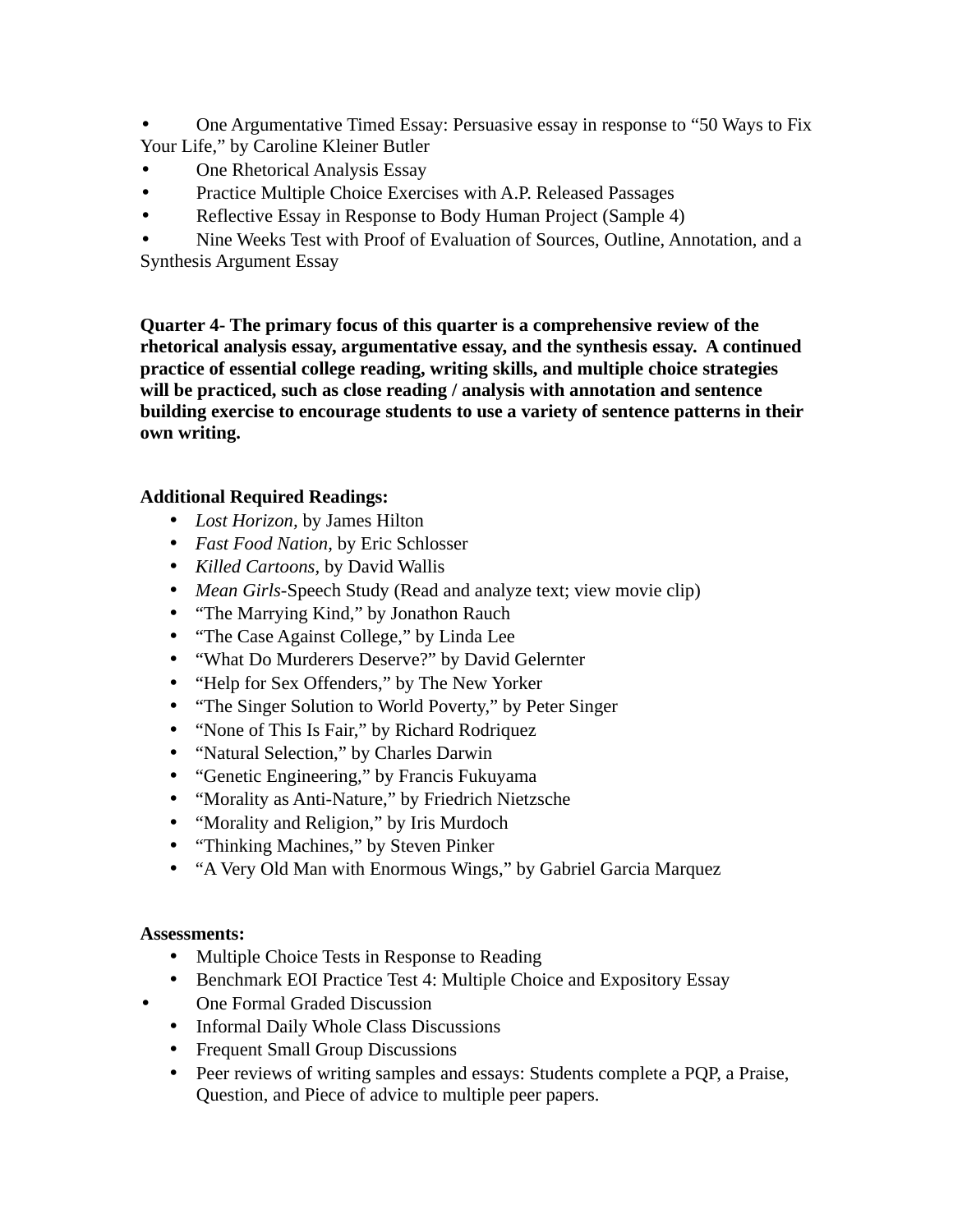- Frequent Analytical Responses to Text (Samples 2 & 5)
- Daily Sentence Imitation and Syntax Practice

• Student-chosen passage from *Lost Horizon*, by James Hilton, to annotate that explains how it helps author achieve his primary purpose (modeling summer reading assignment) and to be used as springboard for graded discussion

• Critical Lenses /Macrocosm vs. Microcosm Literature Assignment: Students will research and analyze biographical, historical, cultural, social, literary, and psychological/moral motivations and/or appeals for *Lost Horizon*, by James Hilton

- Formal Precis of a Article Criticism in Response to *Lost Horizon* (Sample 3)
	- Bi-weekly Formal Precis: Argument-Based Periodical Response
	- Bi-weekly Formal Precis: Satiric-Based Visual (ad or cartoon) Response
- Carousel Discussions (Rotation among Various Questioning Posters)
- Sentence and Paragraph Imitation Exercises (Sentence Composing for College)
	- Argumentative Analysis Exercises
	- Rhetorical Analysis Exercises (various visual and prose text)
- Two Argumentative Timed Essays
- One Rhetorical Analysis Essay
- Two Mini-Synthesis Essays
- One Synthesis Essay
- Practice Multiple Choice Exercises with A.P. Released Passages
- Reflective Essay in Response to Body Human Project (Sample 4)
- Nine Weeks Test with Full Passage Annotation and an Rhetorical Analysis Essay
- (Subject to change based on teacher's decision to practice students' weakest essay)

## **Sample Assignments:**

## **(Sample 1)**

*2011 A.P. English III Language and Composition Summer Reading Assignment:* 

Discipline yourself so that others do not have to do it for you: Be good to read and fully complete the assignment on time. "Today we will do what others will not, so tomorrow we can do what others cannot." -Unknown

**Overview:** The primary focus of A.P. English III is to analyze and discuss meaning, purpose, and effect of text, with a special focus on rhetoric and argumentation, regarding a specific audience. To practice this process, it is necessary to read, think, analyze, annotate, and respond. Most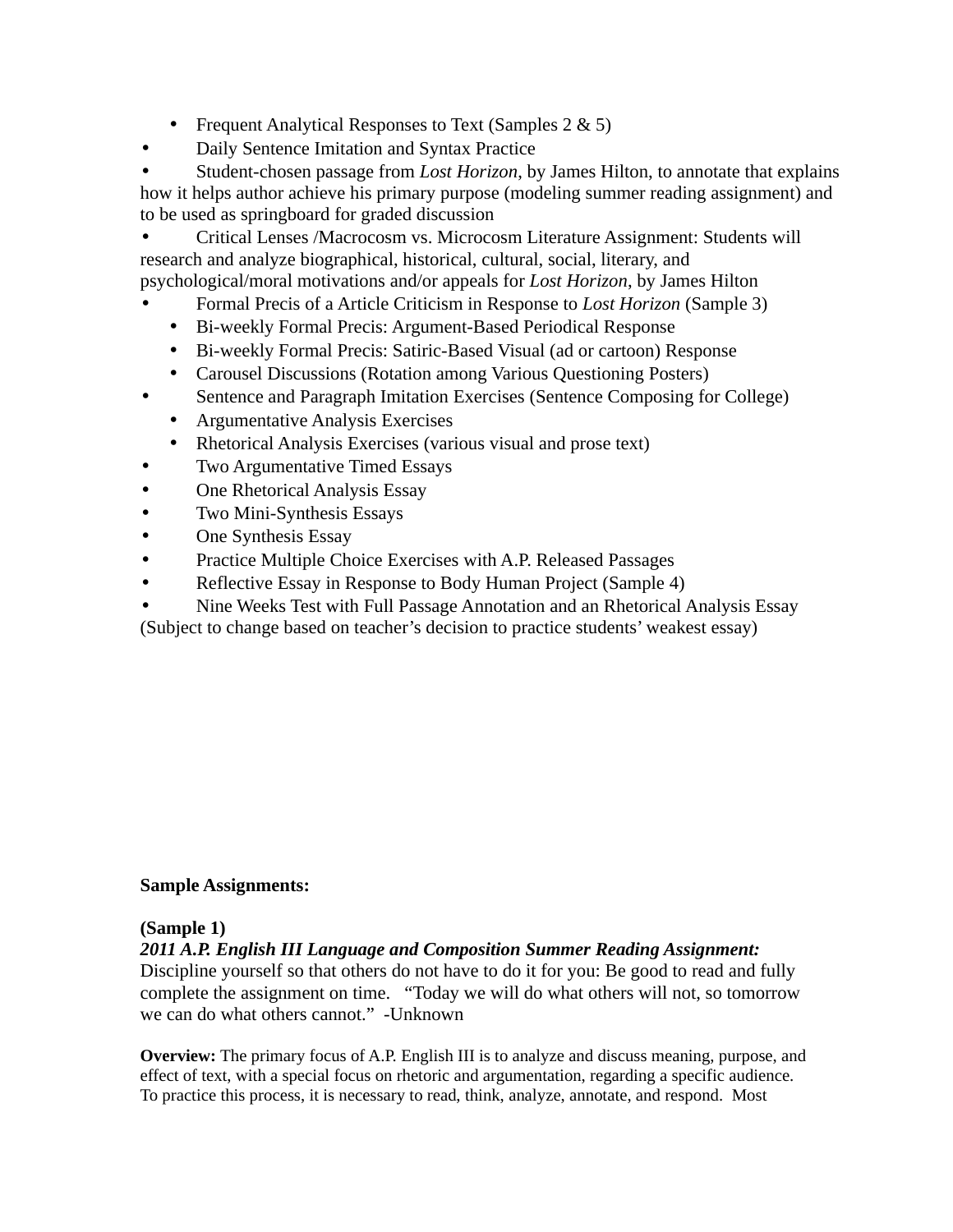everything we study next year will have this objective, as well as one to improve writing skills, in mind.

If you have ANY questions about this assignment, please feel free to email me. I will do my best to check email each week. You can also view and print this assignment from my website. If you lose the assignment over the summer, search for my class website through a link from the school website. In addition to this assignment, there will be a multiple choice test, timed writing, graded discussion, and other analytical-related assignments in response to *1984*. Be sure to carefully follow all of the directions on the assignment.

**\*Note:** We will begin reading *Tuesdays with Morrie*, by Mitch Albom, at the beginning of next school year, so reading the book over the summer may work better for your schedule, rather than during a busy start to the school year. Please go ahead and purchase a copy to begin reading by August 18<sup>th</sup>. *Half.com* is a great place to purchase copies for near nothing. Also, our school library will have some copies of each available; it is your responsibility to check out copies well before the last day of school if buying them is not an option. You should finish reading *Tuesdays with Morrie* outside of class by September 1st. Additionally, I encourage you to **read many books** on your own from the suggested college-level author list that is found on my website. The more books you read from the list, the better.

- **1. Read** *1984*, by George Orwell. Write your name in the book, and bring it to the first day of class and until further notice. \*If you have an ebook, that is fine to use, but you will need to borrow a book from a friend or library to copy a passage to use for this assignment.
- **2.** Choose one memorable passage that is between one two pages (no less than one; no more than three) in length to **fully** annotate. (A paragraph is not a passage and will not receive credit.) *Annotation* includes circling or highlighting key information, as well as making brief marginal notes, for the significant devices you find. (The notes do not have to be complete sentences; they are thoughts that clarify why you circle or highlight text. What is the implication, effect, or thought behind what you label?) The purpose of annotation is to analyze specific devices that help authors achieve a purpose, especially one of tone, theme, and / or argumentation of a topic. Your annotated passage is to be fully marked up with the primary key ideas. Some suggested things to annotate:
- **3.**
- **Figurative Language-** annotation: type and the effect of it (significance?)
- **Irony** annotation: type and the effect of it (significance?)
- **Imagery-** annotation: type and the effect of it (significance?)
- **Details (Description)-** annotation: effect of details? (significance?) **Diction (Deliberate Word Choice)-** annotation: effect of words? (significance?)
- **Syntax (Sentence Structure/Patterns)-** annotation: effect of pattern? (significance?)

• **Symbolism-** annotation: symbolic of what? (significance?)

• **Characterization-** annotation: description and significance related to role in whole story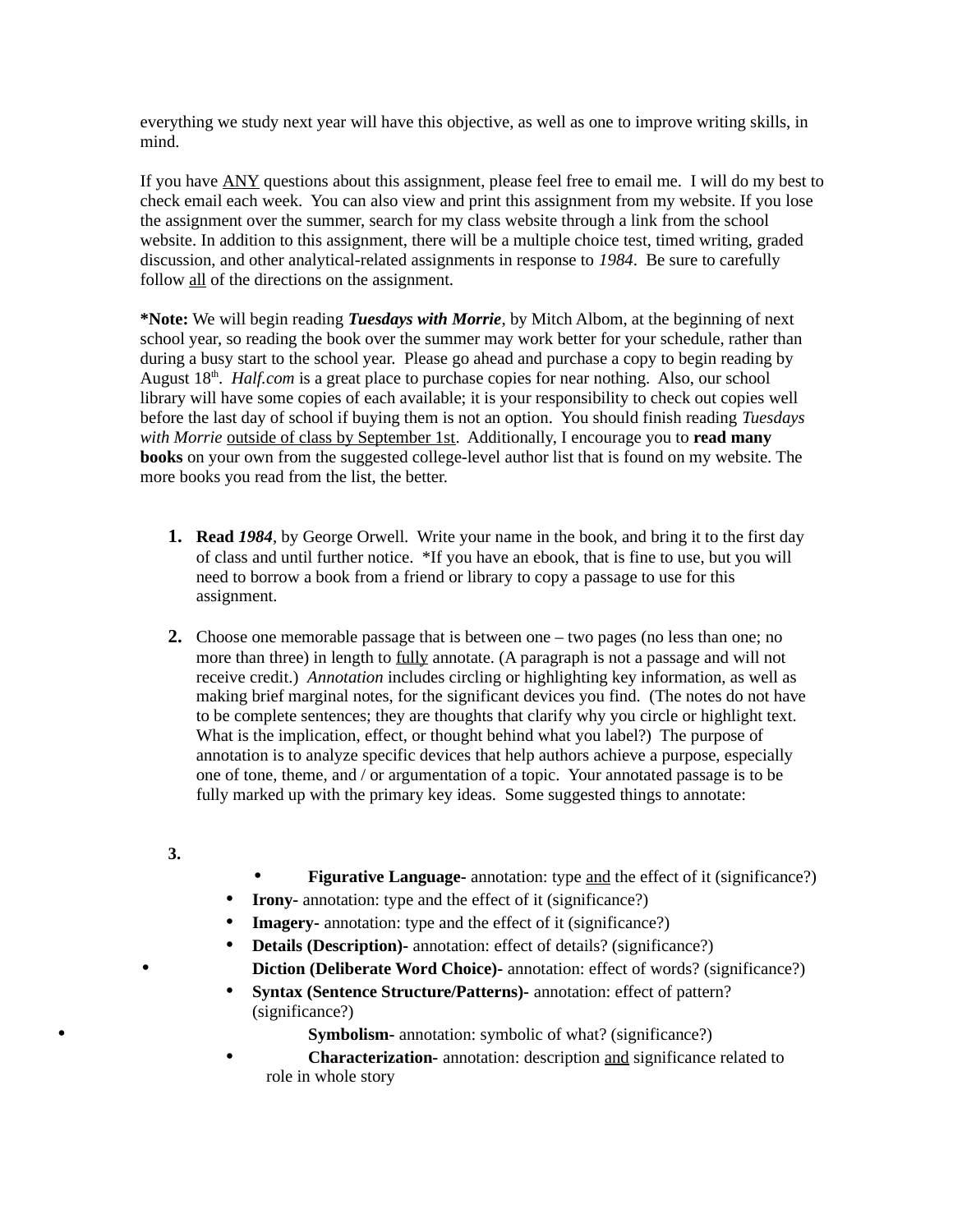**3. Make a copy** of your annotated passage. I will not accept the whole book as an annotated copy.

**4.** On a separate blank, unlined paper, include the following neatly drawn and written:

• A **creative illustration** that **symbolically** represents the **theme** of this passage. Remember, *theme* is the implied message behind the story. *Option*: If you are not an artist, (I'm certainly not!) tracing an image is fine. The illustration is to neatly cover the entire page. It is up to you whether or not to color it. Effort and neatness are the things to master here! Again, be creative; reflect the theme in a unique way.

• Write a **thematic statement** (full sentence assertion) that reflects the passage, and then creatively label and place the theme statement on the illustration.

- Next, add a **creative title** to the illustration.
- **5.** Complete the following thesis explanation page responses using a bulleted list on a separate paper, **labeled and typed-**or very neatly written:

• Proof of your **research of novel's background**: Using a reliable source, research the historical setting of the book, the writer's beliefs and values, and if the book is a response to a movement, etc. In 3-5 well-written sentences, explain your understanding of the historical background. **Document** your source(s) by listing where you obtained the information. If you use a website, list the URL address and last date information is updated. If you use a book, list and underline the title of the book, and include the publisher name, date published, and specific page #s used.

• Write a **well-developed thesis statement or assertion** that reflects Orwell's **primary purpose of your chosen passage**. **(not the novel as a whole)** Be specific- Some ideas to get you thinking, if needed: What is the effect for the reader? (Always consider the author's primary audience.) *And/or* What would the book be missing if this passage were omitted? The assertion can be relevant to how this passage is necessary to achieve a purpose with the novel as a whole, but should not be the purpose of the novel altogether. This assertion is to be your personal, debatable idea, not a critic's analysis that you find on the internet or in another source.

• **Cite two quotes from your chosen passage** as evidence that supports and proves your thesis statement or assertion. Also**,** directly in the annotated passage, **draw a box around the quotes** you are listing here. When I read your quotes, **they are to clearly prove your thesis or assertion.** (Quotes do not have to be full sentences; they can be words, phrases, or shortened parts of sentences. Shorten the quote, if needed, but make sure you have enough to prove your thesis as valid. Use the "meat" of the quote that proves your point.)

• **Correctly record the page #** of your quotes using MLA requirements: Following each quote, put only the page # in parentheses, outside of the quotation marks, with the period following the page #. *Ex: "Big Brother is watching you" (1).* Each quote is to be documented with the page #, even if it comes from the same page as the other quotes. When citing page #s, the period follows the page #, rather than the quote specifically, and abbreviations, such as "p." are omitted. (We will further study this format during the school year.)

• In three-five well-written sentences, **explain how the author achieves a specific purpose with your chosen passage**, as asserted in the above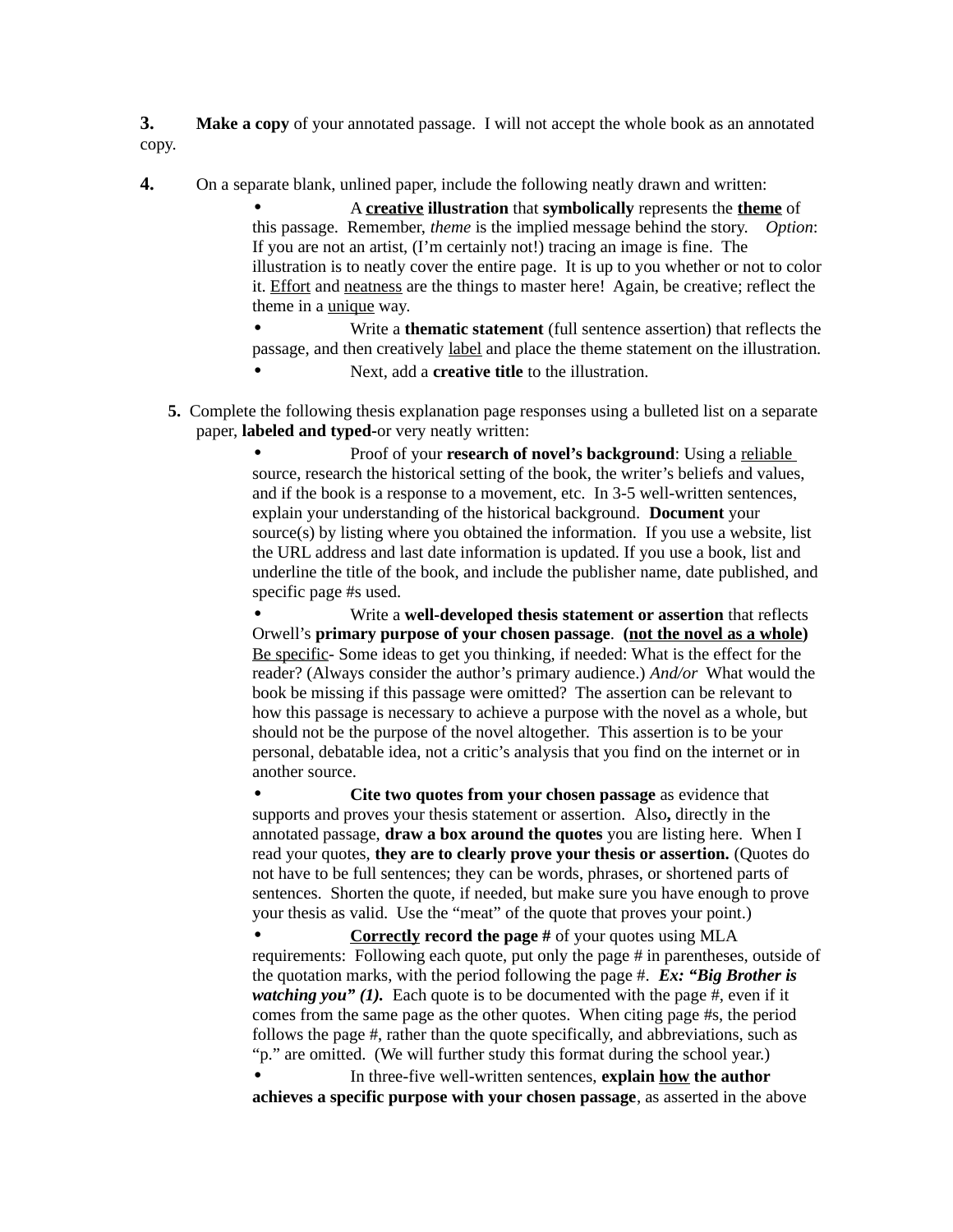thesis. In other words, how does he effectively use specific literary devices, primarily regarding his language, to achieve his purpose? This is easy if you use your annotations. You have already done the prep work here, so check your passage for ideas, and explain your thesis!

• **Declare the subject of the passage** (What is the passage about? What does it address?)

**Declare the author's attitude** (tone) toward the subject of the passage. *Attitude* is how the author feels toward the subject, (see last step) not a character or situational description. (The attitude/tone word is to be one adjective. If you do not have a tone (attitude) word list, go to my website to view or print one.

**6. Assemble the assignment in the following order in a clear, plastic-sleeved envelope or pocket folder with brads: 1.** Illustration on top to serve as a cover **2.** Annotated passage **3.** Thesis explanation page

**7.** Put your first and last name on each page of the assignment, as well as on the submission folder.

#### **Summer Assignment Grading Rubric: 200 Test-Weighted Points**  *Checklist/Grading Rubric***:**

- **\_\_\_\_\* 20%:** Fully annotated passage with *insightful*, *significant* devices marked and explained (See steps 2 & 3 and the attached sample of a great annotated passage)
	- **\_\_\_\_\* 25%:** *Creative* illustration fully reflects theme of passage, is neat, meticulous, and has a thematic statement and title (See step 4)
- **\_\_\_\_\* 45%:** Thesis page- (See step 5)
	- Historical background research with source documentation: **5%**
	- *Assertive* and debatable thesis-**10%**
	- Two quotes from *1984* passage *clearly prove thesis* as valid-**10%**
	- Page #s are documented MLA style-**5%**
	- Explanation of how the author achieved his purpose. Which devices that you annotated helped lead you to his purpose? -**10%**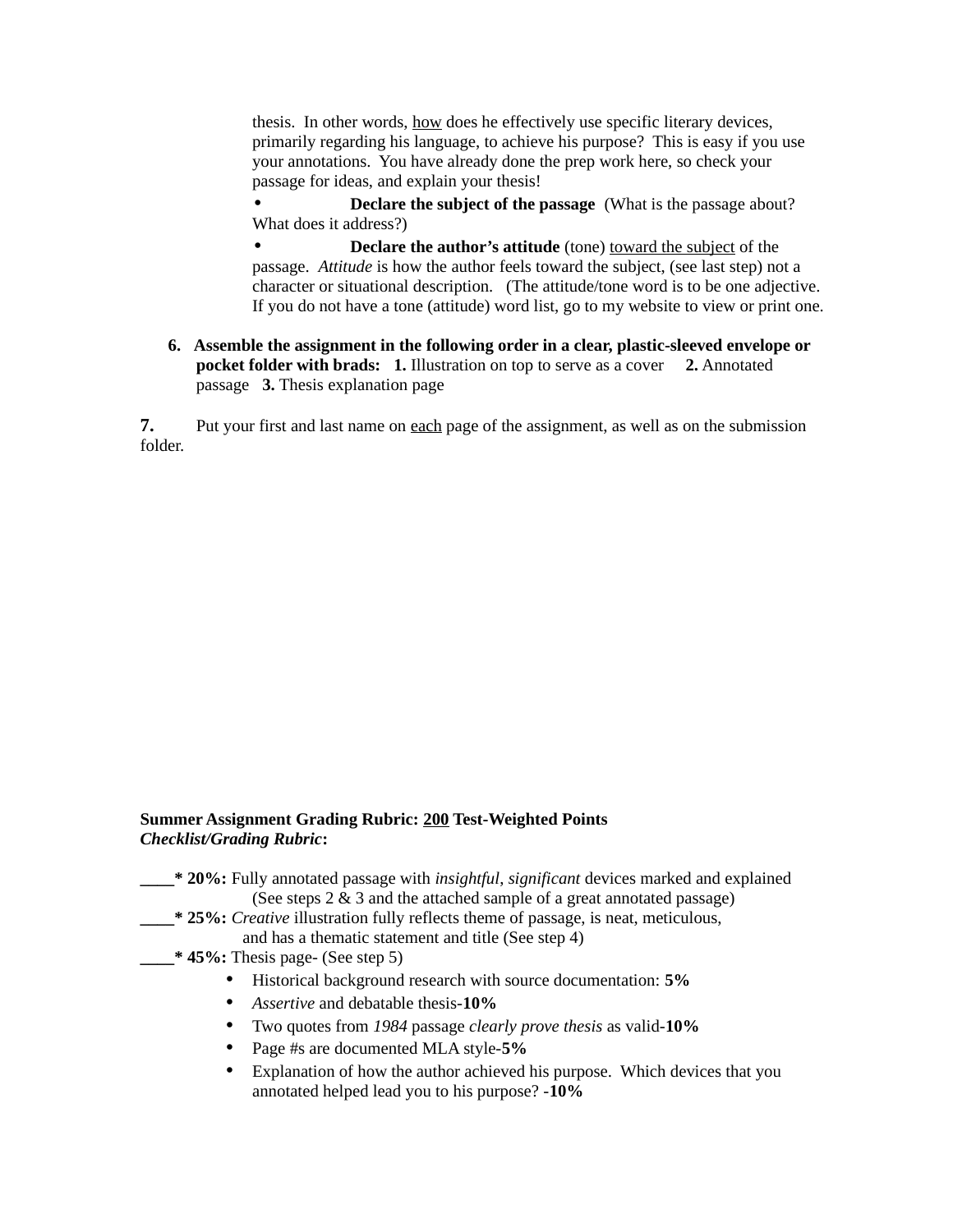• Accurate subject and author's attitude (Tone)-**5%**

**\_\_\_\_\* 10%:** Followed assignment directions and submitted all parts of assignment neatly in folder (No, you cannot receive above a *90* unless you followed the assignment. Following directions is an important component of A.P. exams.)

**\* Late submission: One letter grade is deducted for each day assignment is late.** 

**\* No submissions are accepted after Wednesday, August 24th .**

**(Sample 2)** *Students will complete this form for the periodicals they choose for the bi-weekly assignment.* 

> **Analytical Response to Text Your Name: \_\_\_\_\_\_\_\_\_\_\_\_\_\_\_\_\_\_\_\_\_\_ Title and Writer or Speaker of Text: \_\_\_\_\_\_\_\_\_\_\_\_\_\_\_\_\_\_\_\_\_\_\_\_\_**

### **For the reading assignment annotate and briefly describe below the following:**

- Persona of Writer or Speaker (How does he <u>want</u> to be perceived by the audience?)
- Audience (Who is it? Knowledge? Beliefs? Attitudes?)
- Subject or Issue
- Evidence for Issue (Use shortened quotes)
	- o o
- Tone or Attitude of Writer or Speaker
- Primary Purpose, Intention, or Claim
- Motivating Force for Text / Piece
- Describe the rhetorical appeals: Logical, Ethical, Emotional and the effect

Primary Appeal: Effect:

Secondary Appeal: Effect:

Secondary Appeal: Effect: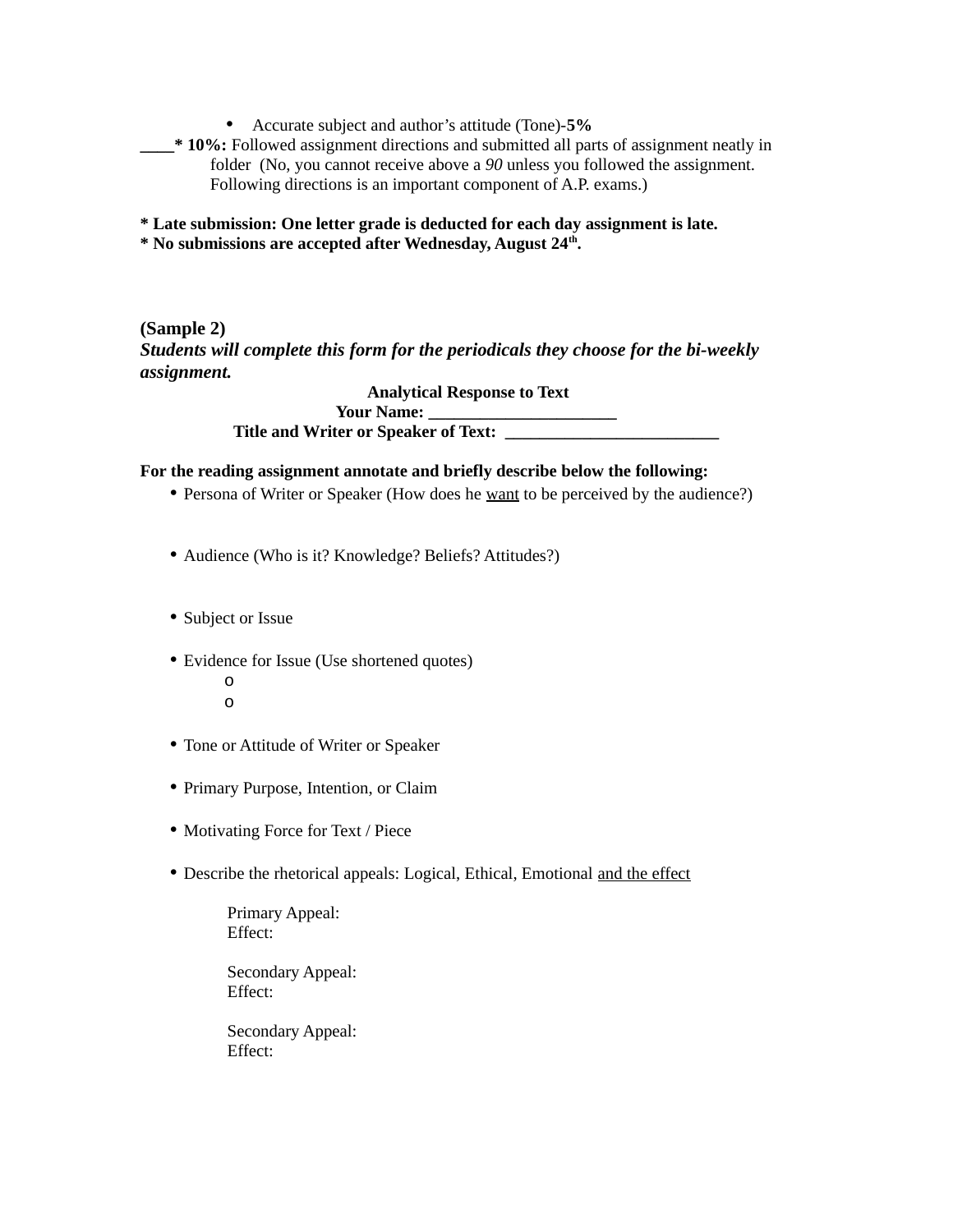- Assumptions or Warrants
- Style (**how** the author communicates his message: rhetorical mode, rhetorical devices, which always include diction and syntax; state what type and the effect of such.) Primary Stylistic Device: Effect:
- Organizational patterns found in the text, i.e., main idea detail, comparison/contrast, cause/effect, extended definition, problem/solution, etc. and the effect of it. Primary Organizational Pattern: Effect:

#### **(Sample 3)**

# *Students will use the following assignment to respond to articles that criticize assigned texts.*

## **Reading / Analysis / Précis / Discussion Preparation**

For each article we read, you must complete the following assignment.

All assignments must be typed, **submitted to www.turnitin.com**, and turned in on the day that we are scheduled to discuss the article.

Assignments will not be accepted late. If you are absent, you must still submit the article on time. If you are unable to access turnitincom, please e-mail the assignment to me.

1. In preparation for the class discussion of each article, you must read and analyze the assigned essay or article the night before.

**2.** Write a précis (brief synopsis no more than ½ page, single spaced) of the article to hand in at the beginning of class. I will collect these each day, and the grade will count as a daily grade. The assignment must be typed (single spaced). If the assignment is not typed and completed properly, the student will receive a "0″ on the assignment and will have no opportunity to remove the grade. Do not forget to label each synopsis with the title and author of the article. Within the precis, state the essay's original copyright and the magazine, journal, or book where the essay was first published. (Underline or italicize titles of magazines and journals.)

3. Provide a bulleted list of new vocabulary words (with definitions) you learn from the article.

4. State the tone of the article in one, two, or three words.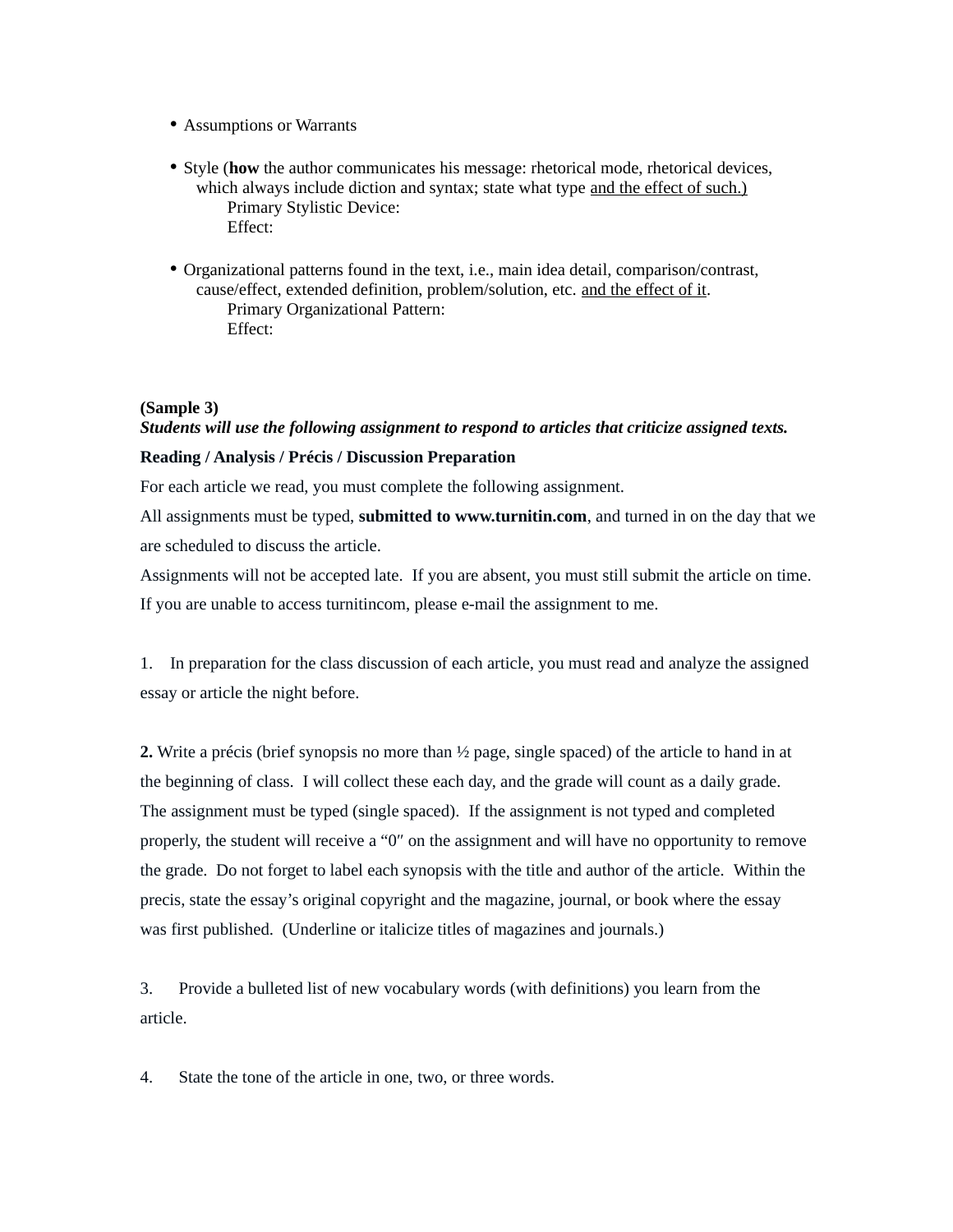5. List **several** of rhetorical strategies which you find in the article along with the phrase or sentence in which the strategy occurs. Cite page number in parenthetical documentation. Examples:

Metaphor Angels wings for wives' conversations (238). Metaphor Skillet for aircraft carrier (183).

6. List three discussion questions about the article. We will begin discussions with student questions.

a) One question which asks for **clarification** of something within the article (Example: What exactly did the mother do on that day?)

b) One question which addresses the author's **style** (Example: How does the writer's style in this paragraph differ from the other paragraphs in the article?)

c) One question which **applies** the theme or concept of the article to contemporary society or another area (Example: How do you think this character would react to the 2004 Presidential Election?)

7. Include an interesting, memorable, or provocative quotation from the article, and be prepared to read an interesting passage aloud to the class.

8. Cite the article using MLA guidelines.

| <b>Grading for Synopsis</b> |                                                                                                                                                |
|-----------------------------|------------------------------------------------------------------------------------------------------------------------------------------------|
| $\mathbf{1}$<br>$\Omega$    | Excellent, concise, and specific summary of article which exhibits excellent writing and a<br>thorough understanding of the reading selection. |
| $\overline{0}$              |                                                                                                                                                |
| 9                           | Good and concise summary of article which exhibits excellent writing and a <b>good</b>                                                         |
| $\bf{0}$                    | understanding of the reading selection.                                                                                                        |
| 8                           | Satisfactory summary of article which exhibits good writing and a scanty or incomplete                                                         |
| $\bf{0}$                    | understanding of the reading selection.                                                                                                        |
| 7                           | Incomplete summary of article and only superficial understanding of the assigned                                                               |
|                             | reading.                                                                                                                                       |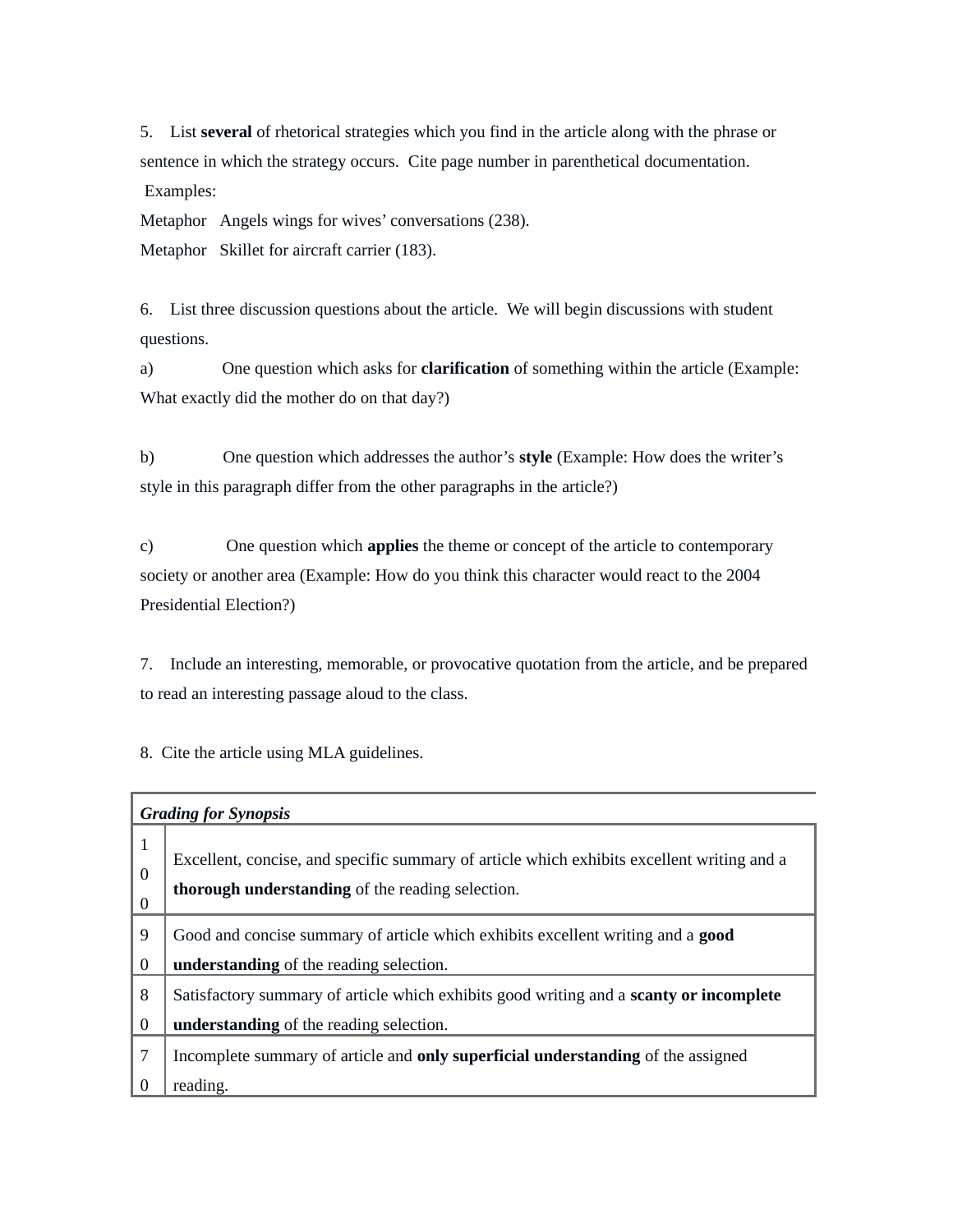| - 5            | Rush Job – Synopsis reflects that the student utilized little thought in reading and/or                                                                     |
|----------------|-------------------------------------------------------------------------------------------------------------------------------------------------------------|
| $\bf{0}$       | completing the synopsis                                                                                                                                     |
|                | <b>Incomplete Assignment</b>                                                                                                                                |
| $\overline{0}$ | Student fails to turn in the assignment at the beginning of class. Or, the assignment is not<br>written according to the specifications for the assignment. |

#### **EXAMPLE**

#### **"Guys vs. Men" Analysis**

Dave Barry's 1999 essay from the Miami Herald examines the differences between men and women in a humorous passage that confronts many societal stereotypes about gender roles. Barry elucidates the disparity between a "man" and a "guy," although he readily admits that even he is not sure of what it really means to be a "guy." Guys, he says, are not concerned with details or rearranging furniture; they like to play with complex and intricate things to occupy themselves. Guys are also relentlessly competitive creatures, and they strive to be the best at whatever they do. It does not matter if the contest in question is completely pointless and irrelevant; guys still have to outdo one another. Many of the greatest inventions and technological advancements in history have come from the innate nature of men and their desire to perform as well as possible. In addition to outdoing each other in physical competitions, guys also must outdo each other when it comes to other manly things, such as trucks or computers. Even though the truck or computer a guy currently owns may be more than sufficient for his needs, he will inevitably upgrade to a bigger and better model within a few years. Women often do not understand why men act the way they do, and the same is true regarding the man's view of women in general. Barry tackles age-old gender stereotypes and comments on them in a humorous way that enlightens readers about the differences between men and women.

#### **Vocabulary**

"elucidates" Definition: to clarify or explain

#### **Tone**Humorous

#### **Rhetorical Terms**

• \*Primary Appeal: One of logic. Evidence: He states that "guys are not concerned with details" and are "competitive creatures" as compared to girls. (345)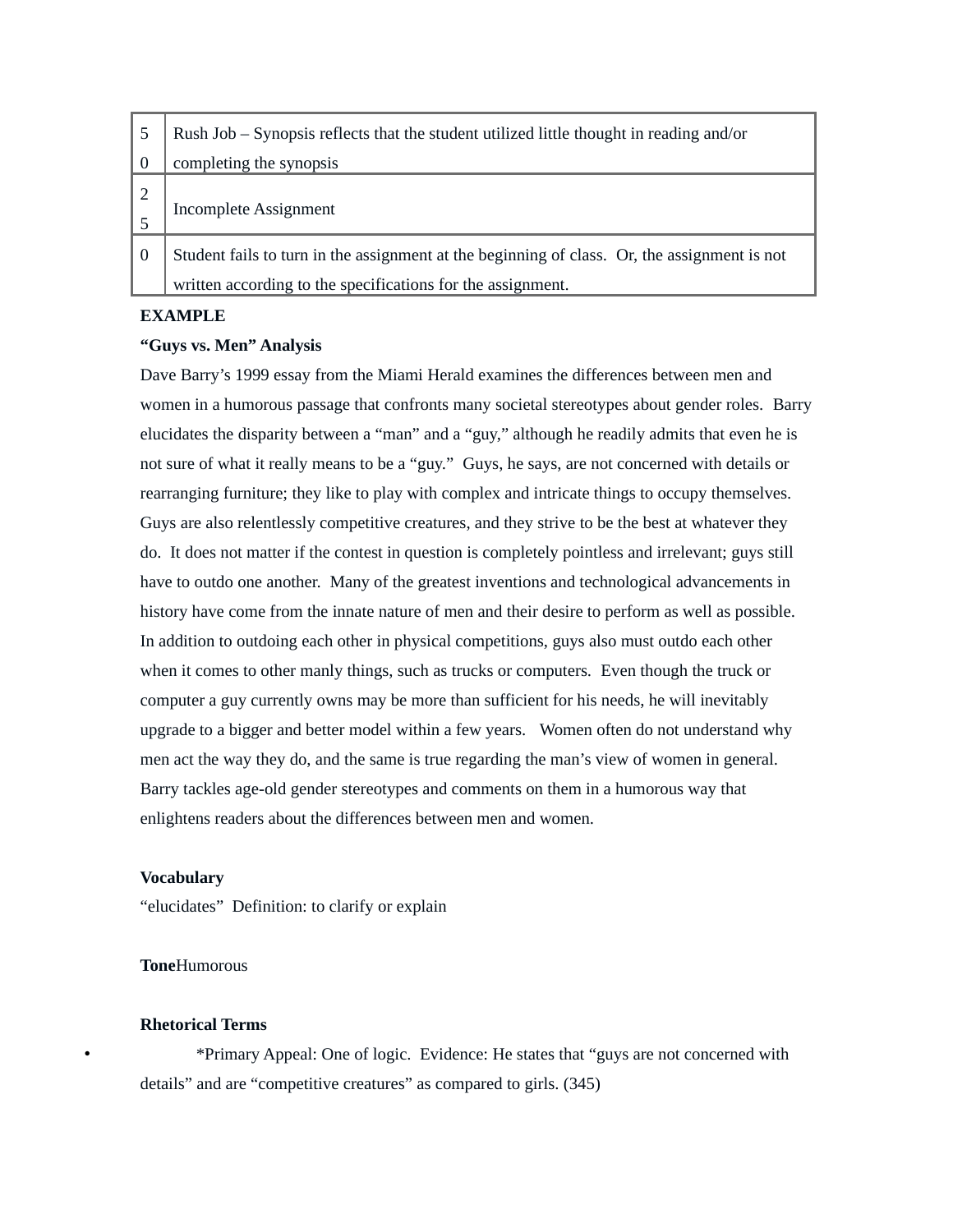1 \*Oversimplification/Humor – "being male primarily consists of … possessing a set of minor and frequently unreliable organs" (343).

• \*Hyperbole – "[my computer] is probably capable of supervising the entire U.S. airdefense apparatus while simultaneously processing the tax return of every resident of Ohio" (344).

• \*Personification – "[my computer] sits there, humming impatiently, bored to death, passing the time" (344).

- \*Hyperbole "twenty-three Advil in my bloodstream" (346)
- \*Simile "Guys are similar to my small auxiliary backup dog, Zippy" (347).

#### **Discussion Questions**

- Clarification: How do men and women tackle the same problem differently?
	- Application: How do gender stereotypes affect the way we interact with each other?
	- Style: Does Barry's humorous portrayal of gender stereotypes help or hurt relations

between men and women?

#### **Quotation**

"[My computer] is probably capable of supervising the entire U.S. air-defense apparatus while simultaneously processing the tax return of every resident of Ohio" (344).

#### **MLA**

•

Miami Herald. "Guys vs. Girls." 3 Sept., 1999: 343-347.

#### **(Sample 4)**

#### **Quarterly Body Electric Project Overview (10% of quarterly grade) I Sing the Body Electric…**

Three times each 9 weeks, be a part of the body human in a way that you have not in the past. You can volunteer for a variety of organizations, or even endeavor to create your own opportunity to be a vital part of a community. Each time you will write a **reflective paper** on your experience. Although I commend your efforts and appreciate your contributions, this assignment cannot be accomplished by participating in activities you are already involved in (i.e. leadership, class, athletics, church, hanging out at Starbucks with your bff's, etc.). If you question whether or not an occasion "qualifies," please don't hesitate to ask.

#### **The Body Human** (from the University of Kansas Medical Center)

The human body (the individual) is one of nature's stunning examples of diversity. Each cell is unique. Each cell has a purpose. Each cell interacts cooperatively with others in ever growing, more complex organization, in tissues, organs and systems, to form and support the breathing, moving, feeling, and thinking functions of a unique and living person.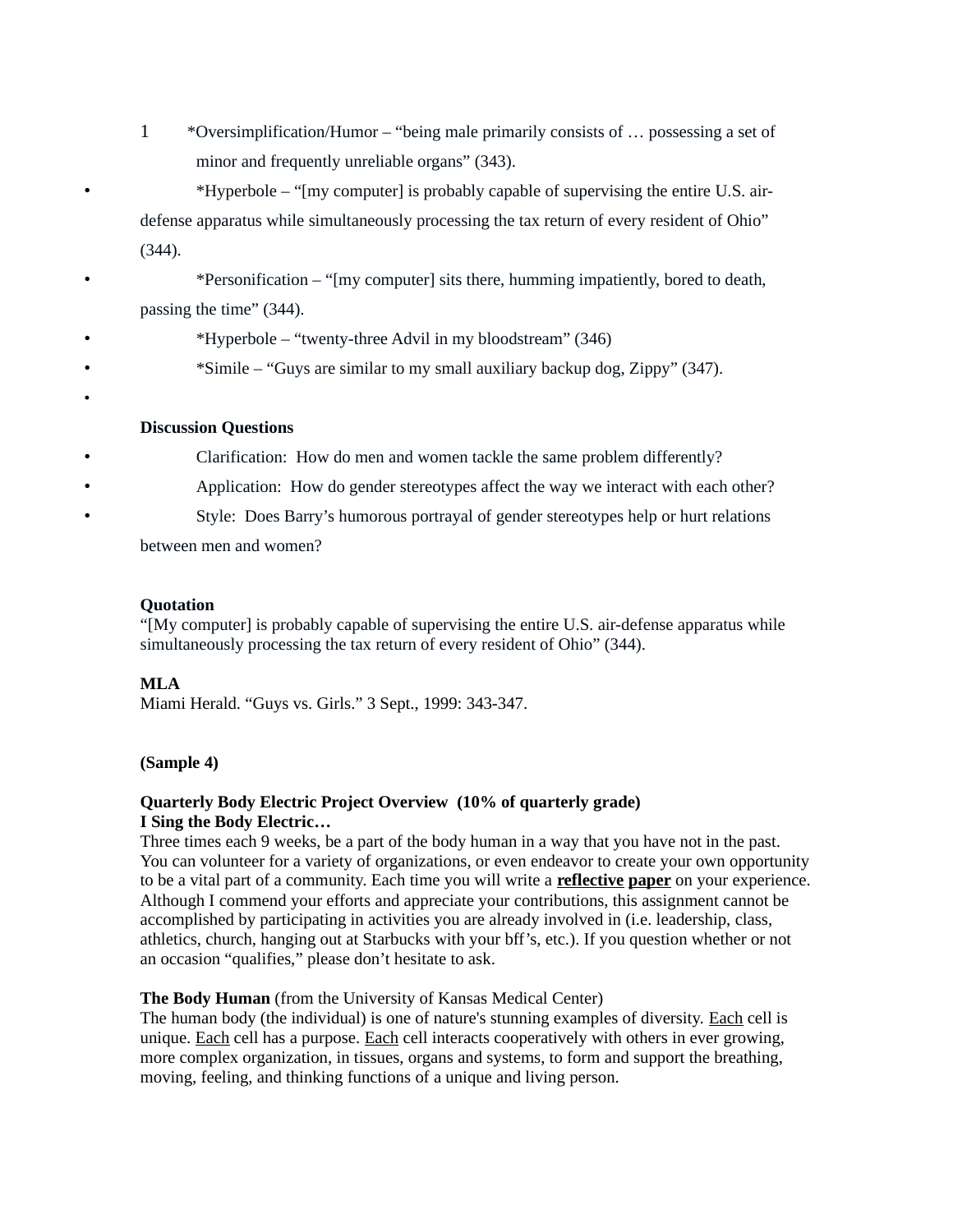The body human (the community) is likewise an amazingly rich and varied world of unique and diverse persons who share the same earth and all its elements in a cooperative, mutually dependent, mutually enriching manner.

The mission of the body human, in all its diverse array, is the health and healing of the human body. The health of the body human, therefore, directly affects the health and healing of the human body. The health of the body human, like that of the human body, is directly related to the health of its diverse members and the manner in which those members interact.

A healthy body human:

- \* Values diversity as essential to its existence
- \* Appreciates the diversity of each of us and all of us as its richest resource
- \* Respects the rights of each us and all of us
- \* Treats each of us and all of us with respect for the positive contributions we make
- \* Commits itself to creating and maintaining a positive work environment
- \* Empowers each of us and all of us to take responsible action to foster a productive and hospitable work environment
- \* Assesses the environmental climate by staying attuned to the day-to-day events and how they impact the attitudes and the well-being of each of us and all of us
- \* Takes proactive measures to develop a positive environment, acting swiftly and deliberately to address the concerns of each of us and all of us
- \* Provides opportunity to participate in the decision-making process before making changes that affect each of us
- \* Supports and encourages the contributions of each of us and all of us to the mission of the medical
- center community, so that each of us feel that we are a vital part of the organization
- \* Promotes open communications that are clear, honest, and timely between each of us and all of us
- \* Grows and changes, fostering flexibility, creativity, and innovation
- \* Promotes a safe and trusting atmosphere

## **(Sample 5)**

**Complete a PIGSACC analysis of the text, always arriving to a synthesis sentence that could later serve as the foundation for the introduction of a rhetorical analysis essay. Begin with persona, followed by audience, genre, context, subject/issue/evidence, and then end with the intention/purpose/aim/claim to logically analyze the piece.**

## **Title of Piece:**

1. Persona: Full name and character of the rhetor.? How does s/he WANT to be perceived?

6. Intention- (Primary aim, purpose, or claim?) Primary:

Secondary: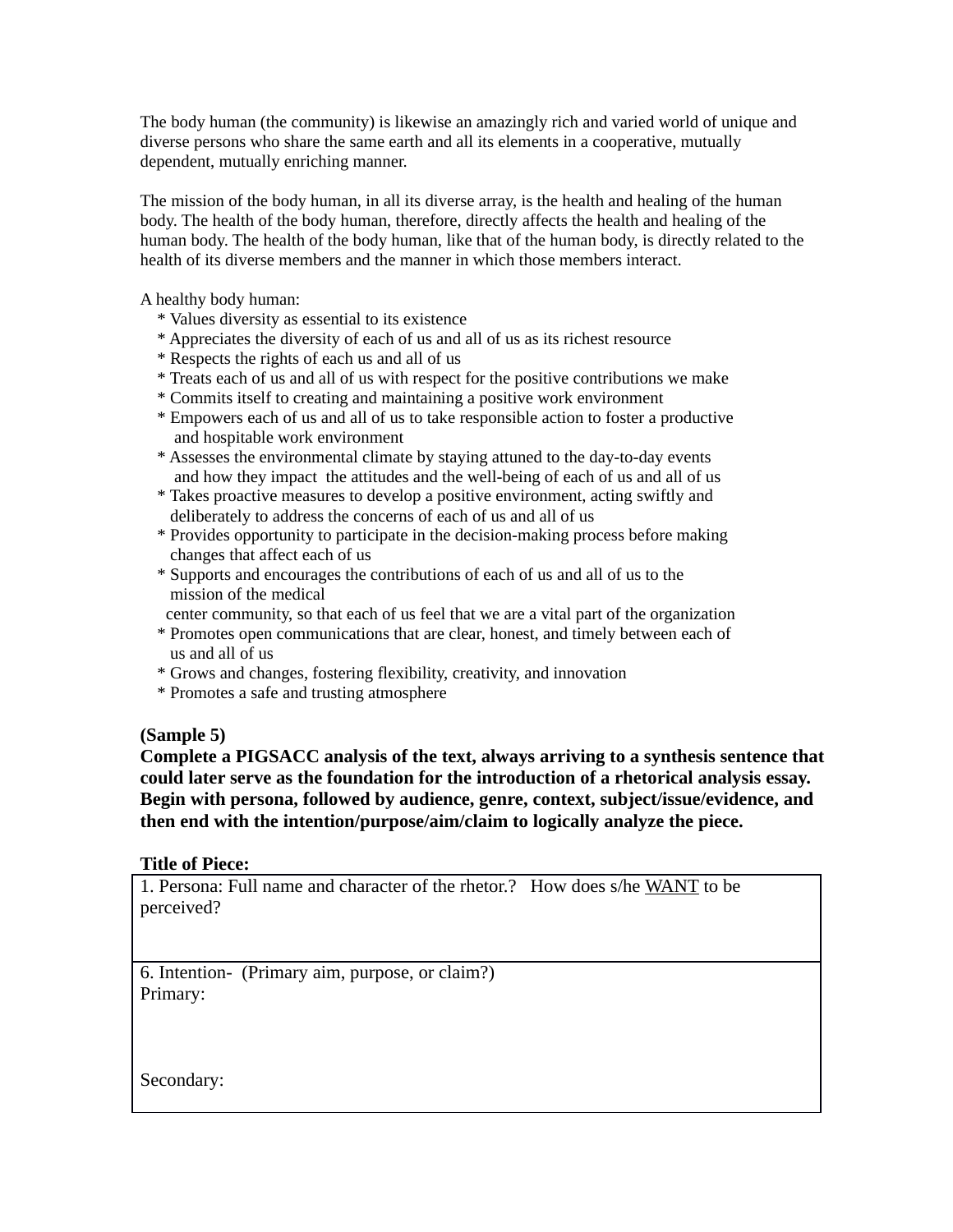3. Genre: (Type of piece and WHY this one vs. another?)

5. Subject / Issue (What is this piece about, or what is its problem?) + Evidence: (Primary rhetorical strategy author uses to achieve purpose? –Ethical, Logical, Emotional, or other strategy? Prove with one or two shortened quotes to later integrate in the synthesis sent.)

2. Audience (SPECIFICALLY Who is it? General Knowledge? Attitude? Beliefs?)

4. Context (Motivating Force, usually a 7 deadly sin + time period if part of motivation; include date if given)

**Take all above info to compose a full synthesis summary of your analysis.** 

\_\_\_\_\_\_\_\_\_\_\_\_\_\_\_\_\_\_\_\_\_\_\_\_\_\_\_\_\_\_\_\_\_\_\_\_\_\_\_\_\_\_\_\_\_\_\_\_\_\_\_\_

\_\_\_\_\_\_\_\_\_\_\_\_\_\_\_\_\_\_\_\_\_\_\_\_\_\_\_\_\_\_\_\_\_\_\_\_\_\_\_\_\_\_\_\_\_\_\_\_\_\_\_\_

\_\_\_\_\_\_\_\_\_\_\_\_\_\_\_\_\_\_\_\_\_\_\_\_\_\_\_\_\_\_\_\_\_\_\_\_\_\_\_\_\_\_\_\_\_\_\_\_\_\_\_\_

\_\_\_\_\_\_\_\_\_\_\_\_\_\_\_\_\_\_\_\_\_\_\_\_\_\_\_\_\_\_\_\_\_\_\_\_\_\_\_\_\_\_\_\_\_\_\_\_\_\_\_\_

\_\_\_\_\_\_\_\_\_\_\_\_\_\_\_\_\_\_\_\_\_\_\_\_\_\_\_\_\_\_\_\_\_\_\_\_\_\_\_\_\_\_\_\_\_\_\_\_\_\_\_\_

**First Draft of Synthesis Sentence: (Combine ALL above info into one or two wellwritten sentences.)** 

\_\_\_\_\_\_\_\_\_\_\_\_\_\_\_\_\_\_\_\_\_\_\_\_\_\_\_\_\_\_\_\_\_\_\_\_\_\_\_\_\_\_\_\_\_\_\_\_\_\_\_\_\_\_\_\_\_\_\_\_\_\_\_\_\_\_\_\_\_\_\_  $\_$  , and the set of the set of the set of the set of the set of the set of the set of the set of the set of the set of the set of the set of the set of the set of the set of the set of the set of the set of the set of th

\_\_\_\_\_\_\_\_\_\_\_\_\_\_\_\_\_\_\_\_\_\_\_\_\_\_\_\_\_\_\_\_\_\_\_\_\_\_\_\_\_\_\_\_\_\_\_\_\_\_\_\_\_\_\_\_\_\_\_\_\_\_\_\_\_\_\_\_\_\_\_ \_\_\_\_\_\_\_\_\_\_\_\_\_\_\_\_\_\_\_\_\_\_\_\_\_\_\_\_\_\_\_\_\_\_\_\_\_\_\_\_\_\_\_\_\_\_\_\_\_\_\_\_\_\_\_\_\_\_\_\_\_\_\_\_\_\_\_\_\_\_\_

 $\_$  , and the set of the set of the set of the set of the set of the set of the set of the set of the set of the set of the set of the set of the set of the set of the set of the set of the set of the set of the set of th \_\_\_\_\_\_\_\_\_\_\_\_\_\_\_\_\_\_\_\_\_\_\_\_\_\_\_\_\_\_\_\_\_\_\_\_\_\_\_\_\_\_\_\_\_\_\_\_\_\_\_\_\_\_\_\_\_\_\_\_\_\_\_\_\_\_\_\_\_\_\_

\_\_\_\_\_\_\_\_\_\_\_\_\_\_\_\_\_\_\_\_\_\_\_\_\_\_\_\_\_\_\_\_\_\_\_\_\_\_\_\_\_\_\_\_\_\_\_\_\_\_\_\_\_\_\_\_\_\_\_\_\_\_\_\_\_\_\_\_\_\_\_ \_\_\_\_\_\_\_\_\_\_\_\_\_\_\_\_\_\_\_\_\_\_\_\_\_\_\_\_\_\_\_\_\_\_\_\_\_\_\_\_\_\_\_\_\_\_\_\_\_\_\_\_\_\_\_\_\_\_\_\_\_\_\_\_\_\_\_\_\_\_\_

\_\_\_\_\_\_\_\_\_\_\_\_\_\_\_\_\_\_\_\_\_\_\_\_\_\_\_\_\_\_\_\_\_\_\_\_\_\_\_\_\_\_\_\_\_\_\_\_\_\_\_\_\_\_\_\_\_\_\_\_\_\_\_\_\_\_\_\_\_\_\_ \_\_\_\_\_\_\_\_\_\_\_\_\_\_\_\_\_\_\_\_\_\_\_\_\_\_\_\_\_\_\_\_\_\_\_\_\_\_\_\_\_\_\_\_\_\_\_\_\_\_\_\_\_\_\_\_\_\_\_\_\_\_\_\_\_\_\_\_\_\_\_